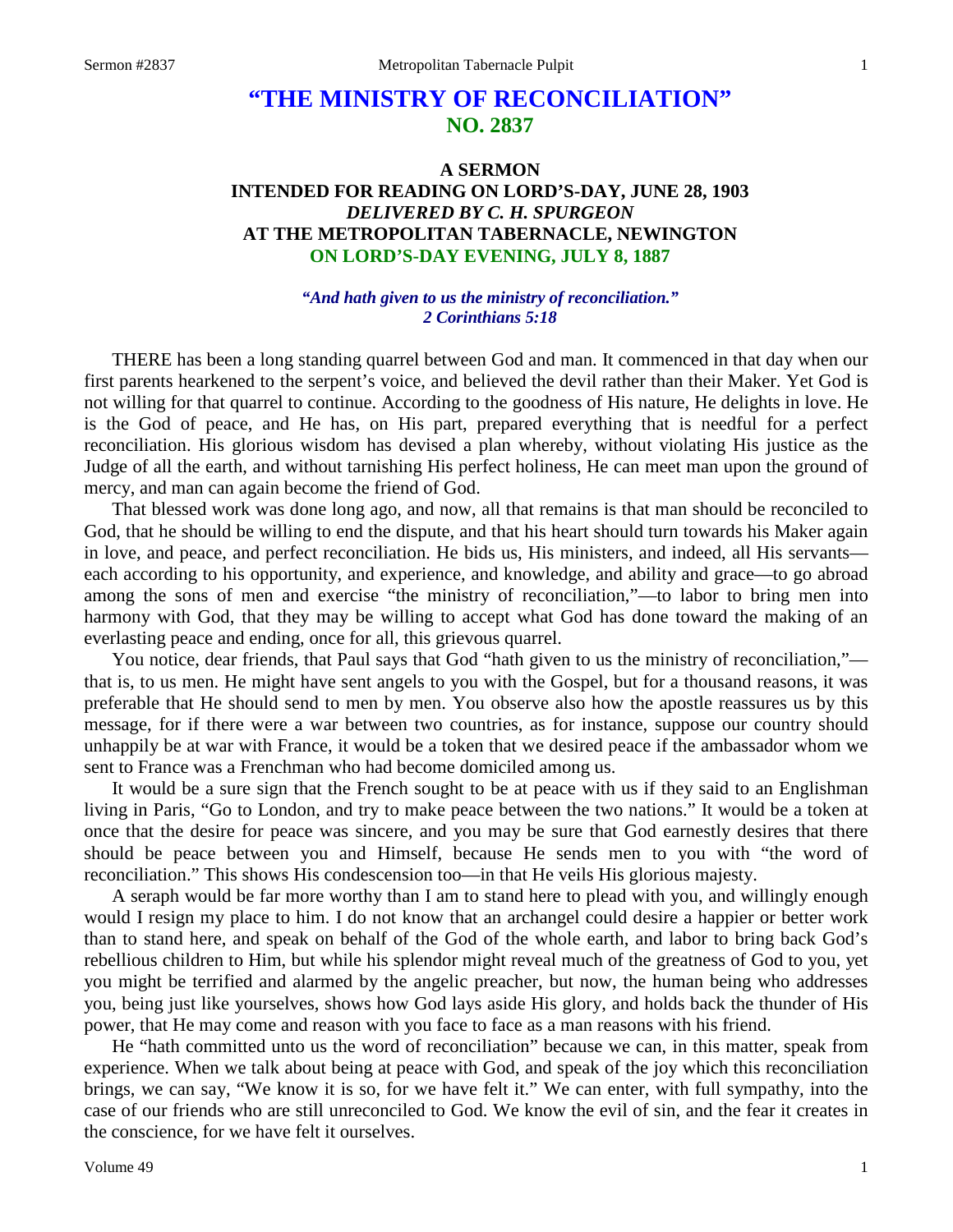We can therefore, be tender and compassionate to others who are in a similar condition. And we also know something of the sweetness of peace with God through Jesus Christ, for we are living in the enjoyment of it. We know too, what are the struggles of a poor soul seeking to get that peace, for we struggled into peace through the rich mercy of God. I hope, therefore, that you will see the wisdom and the grace of God in choosing one like yourself to plead with you on His behalf, and that God will be pleased to bless that instrumentality, and make it effectual in your reconciliation unto Himself.

Notice particularly that the ministers of God are not sent to reconcile God to you. That great work is already done. As the righteous Judge, He was angry with all sin, but now, seeing that an acceptable sacrifice has been presented, He is able to meet you with forgiveness in His heart. We are not even sent to find out a way of reconciling you to God, for He "hath committed unto us the word of reconciliation" as well as "the ministry of reconciliation," so that all we have to do is, as it were, to translate into today's language that which God Himself has written in this Book.

We have to speak out in simple, earnest, living words, the message which has been dictated to us not to make up a message, but to act as the mouthpiece of God. Oh, that He might make me that to many a heart here now!

Now let us go to this solemn work, and may God the Holy Spirit help us in it! First then, we wish to *state the objective of true Gospel ministry.* Next, we will *declare the word of reconciliation,* and then, we will *beseech you to agree with it*. God grant that these points may strike home!

**I.** First then, let us inquire—WHAT IS THE OBJECTIVE OF TRUE GOSPEL MINISTRY? It is that men should be reconciled to God.

My unconverted hearer, you are at enmity against God. I know that you do not always believe that. You say, "I have not yielded my heart to Him, but still, I am not at enmity against Him." Listen. You do that which displeases Him, and you do it without any grief over it, or whatever compunction you may feel for a time, you do the same thing again and again, and you continue to do it.

What does this prove? When a subject constantly rebels against his sovereign, does it not prove that he is disloyal at heart? "By their fruits ye shall know them," is our Lord's own test. Look, you unconverted ones, see what your fruits are, do not your wicked works prove that you are at enmity against God?

Is it not certain that you do not like to hear much about Him? Am I speaking untruly when I say that you count the Bible very dull reading—that some of you say that Sabbaths spent as Christians ought to spend them are very dreary days? You want something more cheerful, God's house is too weary a place for you, and to think about Him is too much of a task.

I put it to your conscience whether it is not so with you. Do you not regard religion as being a very gloomy affair? If you wanted what you call, pleasure, would you think of seeking it in drawing near to God? No, you would be happier if there were no God at all, would you not? And if all the arrangements of divine justice, by which God governs the world, should be abolished, would you not be pleased? If you could sin without being checked in it, or threatened with punishment for it, would you not be glad?

All this proves that you do not love God, the real English of it is that you would destroy God, if you could, in order to have liberty to act according to your own devices. You do not find pleasure in Him, you must admit that your pleasure is found elsewhere. But when we truly love a person, we find pleasure in being in his company, we are glad to receive letters from him, in fact, anything that the hand of the loved one has touched becomes interesting or even sacred to us.

Seeing that it is not so with you, but that you have said to God, "Depart from me, I desire not the knowledge of Thy ways," does not this prove that your heart is at enmity against God? Ah, young people! you may scarcely think that this accusation is a just one, but the more you come to search and look, the more you will find that it is true. If it is not true, I am indeed glad that I need not ask you to be reconciled to God, for you are reconciled already.

But then, we shall need to see the proofs that it is so, and among the rest, we shall want to see whether you love God's Son, our Lord and Savior Jesus Christ, and trust in Him, for "He that loveth him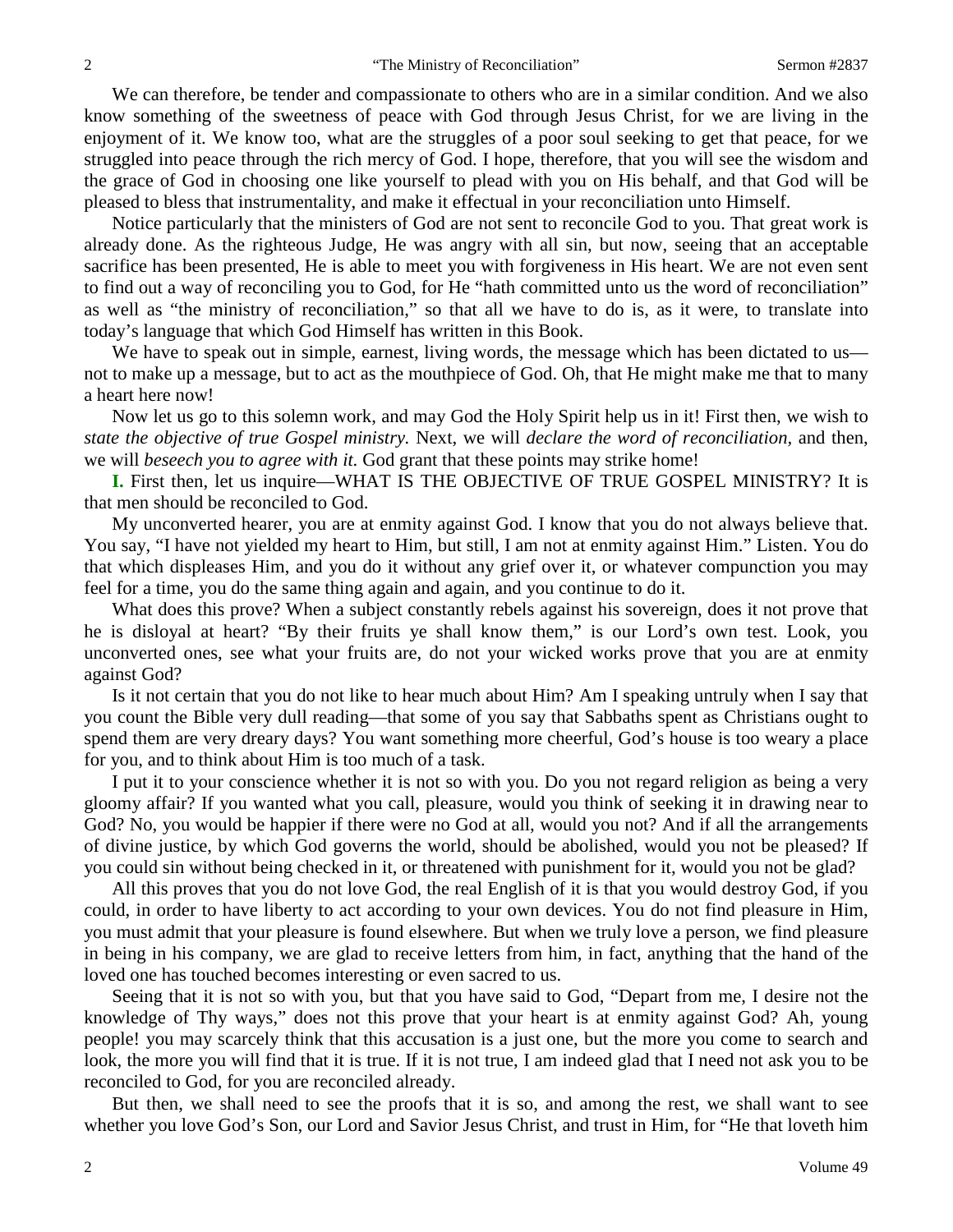that begat loveth him also that is begotten of him." If you love the Father, you will love the Son, and put your soul's trust in Him. But it is not so with unrenewed men, they are at enmity against God.

Our objective, in all our preaching, is that you should really be reconciled to God—not that you should feign to be so. "Oh, yes!" say you, "we will attend the regular services. If you wish it, we will join the church, we will be baptized, or we will be confirmed, and we will take the sacrament." That is not sufficient, God wants the love of your heart, He wants you to be at peace with Him.

Suppose you were to attend to all these external things, and still did not love and trust Him, you would rather be insulting Him than honoring Him. I tell you, all your church goings, and your chapel goings, your saying of your prayers, and your reading of the Bible, are of no value in His sight unless your heart is right with Him. That is the point we are aiming at. In vain is all your attendance upon outward worship, in vain is your profession of being reconciled to God unless you really are so.

You must love the Lord your God with all your heart, or else the work of the minister is not even begun, much less completed. We can never be satisfied with your merely listening to us. It is a great thing to have a large and attentive congregation, but it only makes us mourn if we even imagine that you give your ear to us, and not to our Master—if you say, "He speaks pleasantly," or "He speaks well," and yet obey not the message we have tried to convey to you.

Oh! forget us, think nothing of us, reproach us, if you will, there is good reason for it sometimes, but do turn unto the Lord our God! "Be ye reconciled unto him," that is the burden of all our preaching, and therefore, we cannot be put off with your saying that you will be reconciled to God one of these days. We do not preach with a view to getting you to promise to be reconciled someday, but we beseech you to be reconciled now. "Behold, now is the accepted time; behold, now is the day of salvation." Those are not my words, they are the words of inspired Scripture itself.

*Now,* then—we have nothing to do with tomorrow. It is now, even now, that we beseech you, in Christ's stead, to be reconciled to God, and we want that reconciliation to be wrought at once by the power of the Holy Spirit.

Thus I have stated the objective of true Gospel ministry.

**II.** Now secondly, I want to make known to you, as plainly as I can, "THE WORD OF RECONCILIATION." What is that word?

First, I have to tell you that *"all things are of God."* That is the first sentence of the verse from which our text is taken. If, therefore, you are willing to be at peace with God, there is nothing whatsoever wanted from you. God has prepared all things that are needed for this present and perpetual reconciliation. To make the friendship between God and man firm and lasting, all that is needed has been already supplied.

There is to be nothing of your will, nothing of your merits, nothing of your doing, nothing of your suffering, but "all things are of God." I think I hear one say, "That suits me, then, for I have nothing, and I can do nothing." You need not be anything, soul. It will be better if you can be nothing, and still better if you can be less than nothing, "for all things are of God." That is where "the ministry of reconciliation" begins. Surely, such a message as that ought to help bring men into peace with God.

And next, I again remind you that *the reconciling work, on God's part, is already done.* He "hath given to us the ministry of reconciliation," but He "reconciled us to himself by Jesus Christ." When Jesus hung upon the cross—when Jesus died—when Jesus rose again, everything was done that was necessary in order that God might be able to forgive the guilty, and receive them to His bosom. Nothing can be added to Christ's completed work, of which He said, "It is finished." It is as efficacious today as it ever was. The work of salvation was done forever, and on God's part, there is nothing now to be removed in order that all who trust His Son may be at perfect peace with Him.

The Lord, through the apostle's words, *graciously deigns to explain how this came about.* He says that He "was in Christ, reconciling the world unto himself, not imputing their trespasses unto them." Do you see what that means? You are full of sin, but God will not set that sin down to your account if you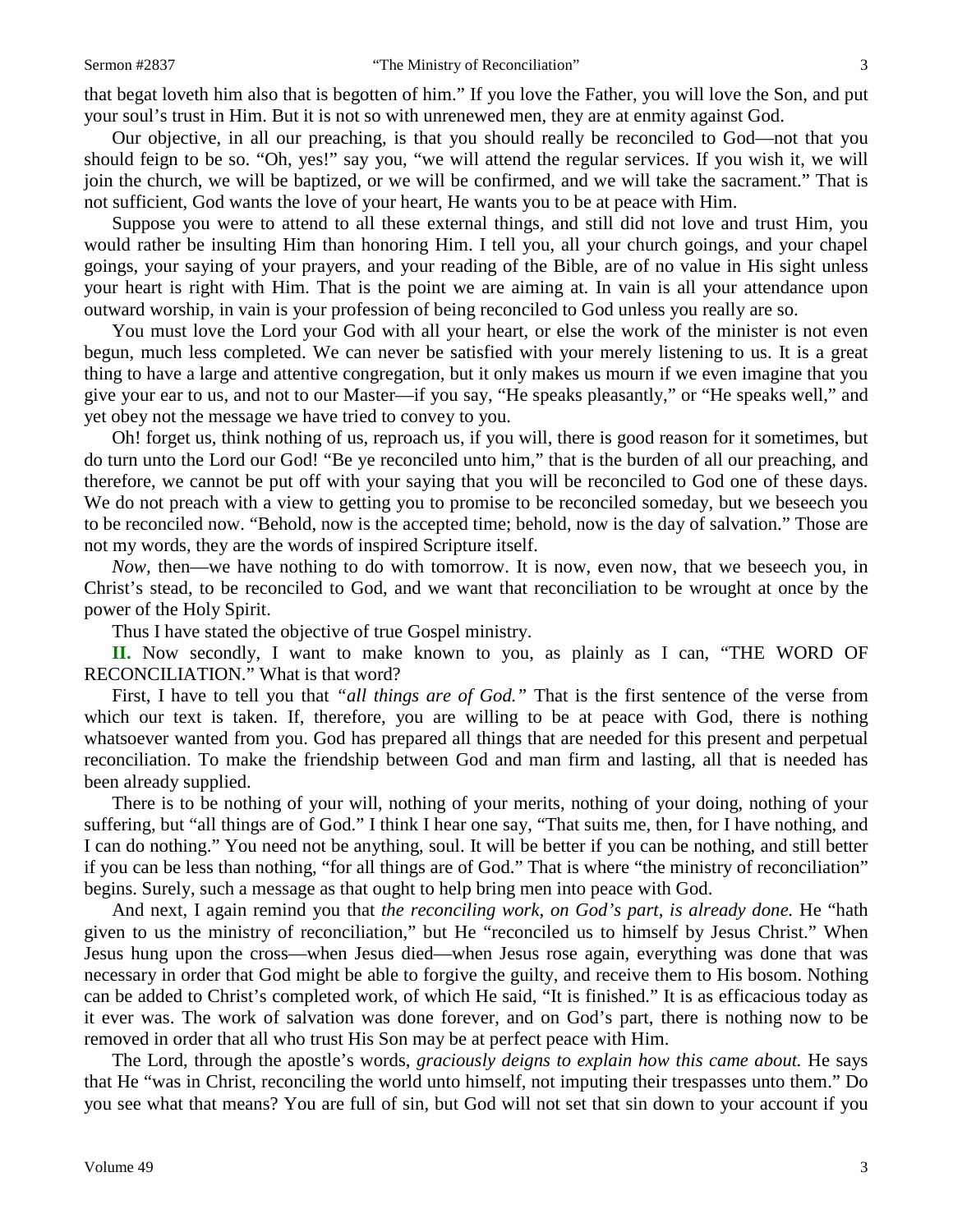trust in His Son's sacrifice. You have lived a life of sin, but He will not impute it to you. Perhaps you ask, "How can that ever be?" I will tell you directly, but first, I ask you to believe that it is so.

"Not imputing their trespasses unto them." You are in debt, you owe a great sum that you can never pay, but the person to whom you owe it turns to his account book, and he says, "I have nothing down against you, are you not delighted that it is so?" "But I am in your debt." "I have nothing down against you," says he again. He knows all about the debt, yet he tells you that.

"But it must go down somewhere," say you, "that man has set my debt down to the account of somebody else." That is exactly the case with your sin. Read the last verse of the chapter, and you will get the explanation, "For he hath made him to be sin for us, who knew no sin; that we might be made the righteousness of God in him."

Jesus willingly undertook to stand in the sinner's place, and if you accept the reconciliation He has made, your debts are put down beneath His name, and through them all is drawn the red mark of His atoning sacrifice, canceling them every one, so that God can say, "I have blotted out, as a thick cloud, thy transgressions, and, as a cloud, thy sins."

You see, then, that God meets you on these terms—that, whatever your guilt may be, He lays it at the door of Christ, and makes Him to be sin for you, and then, He puts you into Christ's place, and makes you to be "the righteousness of God in him," and so He saves you. "That is an extraordinary plan," say you. It is, it is extraordinary. It wakes the echoes of heaven every time the angels think of it, but it is God's plan.

Will you have it? What say you to it? Will you cavil at it, or will you accept it? Do not let its wonderful character keep you back from it. On the contrary, say, "If God is satisfied with it, I may well be satisfied too. If God is content with the work of Christ, I am sure I well may be. It is to Him that the debt was due, and if He says it is discharged, I believe Him!" If He declares, as He does, "There is therefore now no condemnation to them that are in Christ Jesus"—if He teaches His people to say, as He does, "Therefore being justified by faith, we have peace with God"—we are glad enough to accept the truth He reveals, and I, for one, am glad enough to tell it out to you.

I have known the time when I could almost have leaped out of the pew when I first learned this simple way of salvation, it did something more than electrify me when I came to understand that this was the way in which God was just, and yet the Justifier of him that believeth in Jesus, and that all that I had to do was simply to accept it—to look to Christ, and take Him to be my Substitute—to trust my soul in His dear pierced hands, and so to be at peace with God through Him. That was what I did, and so I obtained peace in believing.

Many years have passed since then, but I have never sought for any other confidence, nor do I want any other. Jesus is all in all to my heart at this moment, and therefore, I urge all here present to accept Him. Let every guilty, burdened, heavy laden sinner come, and take Christ, who is the power of God, and the wisdom of God, saying, "If God meets me thus, and is willing to blot out all the past, and let me begin over again—if He is willing to cast my sins into the depths of the sea, and never call me to account for them, and never lay them to my charge—blessed be His holy name, it does not take me two minutes to consider whether I shall accept this reconciliation or not, I will have it, and rejoice to have it. May He grant it to me now!"

**III.** My third point is this. We are not to be satisfied merely to tell you the Gospel, WE ARE TO BESEECH YOU TO ACCEPT IT, "as though God did beseech you by us, we pray you, in Christ's stead, be ye reconciled to God."

Consider, I pray you, *how unseemly it is for you to be at enmity against your God.* You are a creature whom He has made, and you could not exist a single moment longer if it were not for the constant emanation of His power, which sustains you in being. You owe everything to Him, you are absolutely in His hand, He can create, and He can destroy. A moth beneath your finger would not be one half as easy to crush as you are beneath the finger of God if He becomes angry with you. Is it wise, is it right, for the creature to be at war with the omnipotent Creator?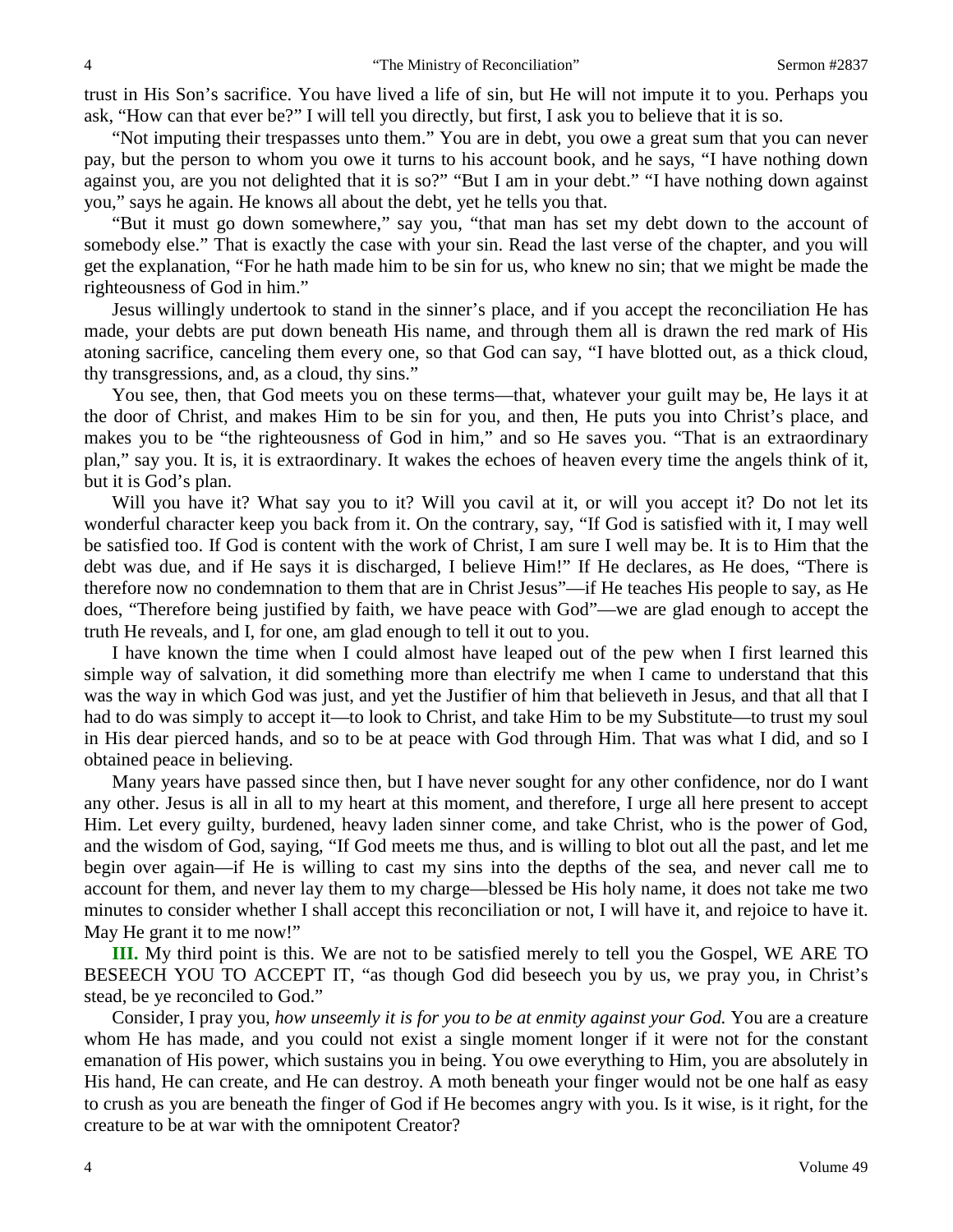Remember too, *what a good God He is!* He makes the sun to rise on the evil as well as on the good. The rain falls upon the lands of the blasphemer as well as upon the fields of the devout. God gives us fruitful seasons—yea, He gives us everything, and He is not provoked against us even though we have continued to rebel against Him. For which of these things do you sin against Him?

As I have studied God's character, and known something of Him by fellowship, I have bowed before His matchless goodness. Oh, it is indeed evil to do anything against One who is pure love—who is "holy, holy, holy," altogether without fault! It cannot be right—I put it to your conscience—it cannot be right for you to be at enmity against the pure and holy God. Think of this matter, I pray you, and end your enmity.

If you are not at peace with God, *you ought to rejoice at any plan by which you may be at peace.* I say, *any* plan. I would take the Bible, if I had never opened it before, and say, "Whatever I find between the covers of this Book of God, I will gratefully accept. I do not mind what plan He proposes, so long as this sad state of things shall come to an end. Can God forgive me? Can He receive me into amity with Himself? Can I be His accepted child? Whatever He proposes, I will agree to accept it even before I know what it is."

But how much more ought you to accept it when the plan is what I have explained to you, namely, one in which there is nothing but mercy on God's part, though there is nothing but sin on yours—one in which God, in the person of His Son, takes all the suffering, and you have all the blessing—one in which Jesus takes all the shame, and you take all the joy.

And mark you, *this is to be had for the asking.* You have but truly to seek it, and you shall have it. Forsake your sin, forsake your evil thoughts, confess your transgressions to the Lord, and come and trust in Him whom God hath set forth to be the propitiation for human sin. That is all that is required, why do you not accept it? Surely, it is because sin has maddened you, and so fascinated you as to make you slaves to its accursed self, so that you do not turn unto Him even though the way of salvation is so simple, so easy, so sure, so everlasting.

I would that I could put a force into the very tones of my voice that would send home this reasoning to your heart. As God's creature, you ought to be at peace with Him. Any way in which reconciliation could reach you, you ought to be glad to accept, but such a way as this, in which God's justice is honored, and yet His mercy is revealed, ought to strike you as being full of divine wisdom, and you should at once accept it. Oh, that you would do so!

Let me further plead with you to be reconciled to God *because the consequences of not being reconciled to Him will be very terrible.* What king is there who, if he were about to go to war, and found himself able to raise only a thousand troops, would not stop a while if he found that his adversary were coming to meet him with a million men? "Oh!" says he, "this is too preposterous, my little army could not stand in the field for an hour against my adversary's vast host. The very first discharge of his dread artillery would sweep both myself and all my little company away."

But the contrast is still greater in your case, because you are not, with respect to God, even as strong as a thousand would be against a million. He could devour you as easily and as swiftly as the fire devours the stubble. Let the wax fight with the flame, or the tow contend with the fire, before you shall be so foolish as to attempt to contend with God. Throughout your life He proposes to you terms of peace, but there will come a day when He will have no dealings with you through ambassadors, but He will deal with you by executioners.

I think that it was Alexander who, when he besieged a town, would hang out a white flag, and at night a lamp of white color, and as long as either of them hung out, it was a token that if the besieged surrendered, they should have the best possible terms. But when he hung out the red flag, or the red lamp, the people knew that every man in that city would be put to the sword. Alexander would offer no terms then. He had hung out the white signal long enough, and now he had changed his tone.

So, all through this life, the white flag is held out to you, but the time will come when, instead thereof, there will be the red flag of vengeance, and woe be unto the ungodly in that day! Modern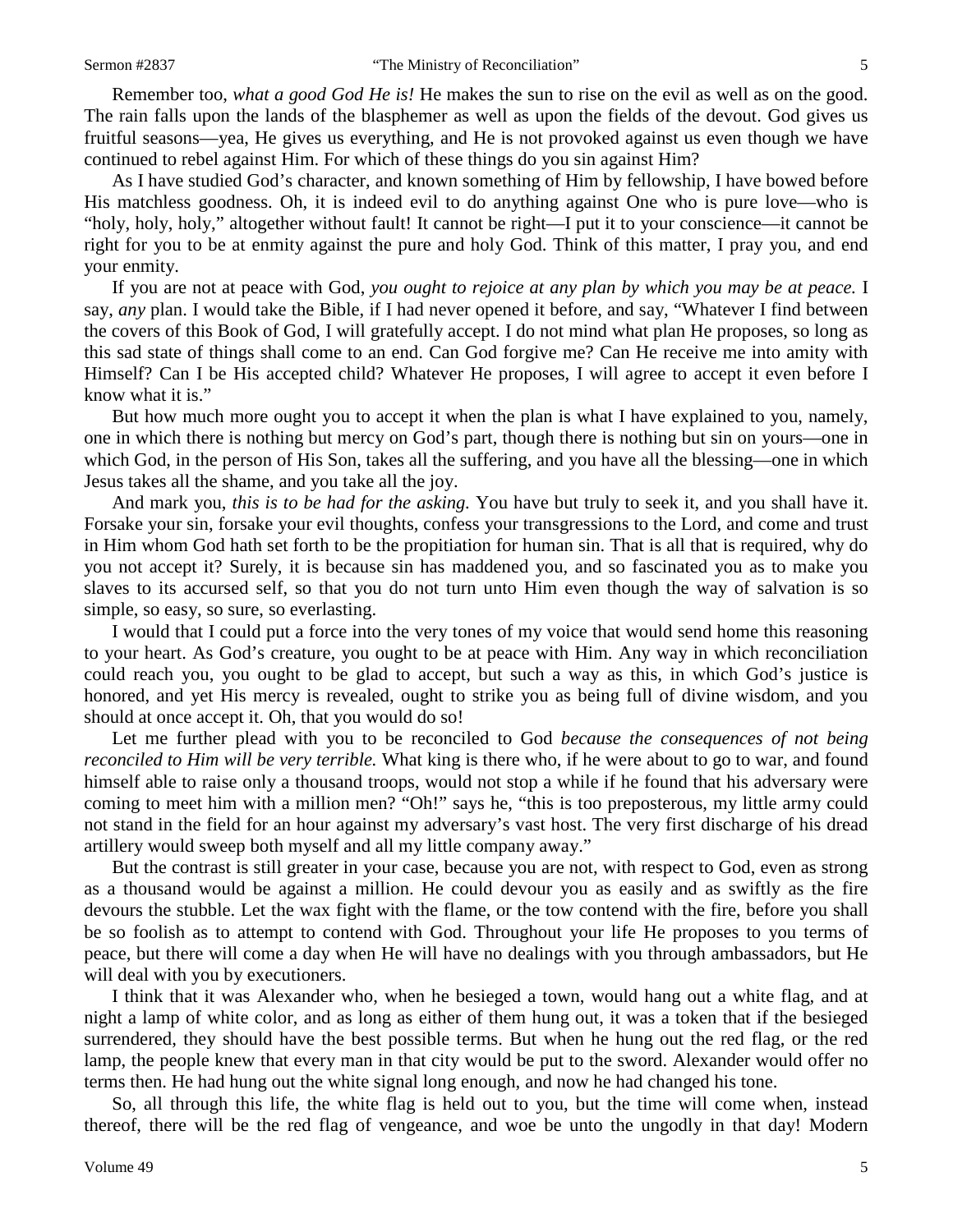deceivers may tell you what they like, but God's Word declares, "These shall go away into everlasting punishment," and side by side with it, as if to confirm it, is the other declaration that the righteous shall go into life eternal or everlasting—indicating, by the selfsame word, which is used concerning the righteous, that they shall reign forever and ever, that the doom of the wicked shall be just as lasting. "The smoke of their torment goeth up for ever and ever." If one is to be shortened, the other must be, and I cannot, even with all the pity in my heart, shorten the torments of hell at the expense of the bliss of heaven, nor will God do so either. Oh, provoke not the wrath of the Most High, but be at peace with Him this very hour!

Think too, of *the consequences which will follow when you have peace with God,* for the man, who is at peace with God, and knows it, is the happiest of men. He is at peace with all things, he is at peace with life, and death, and time, and eternity. The very beasts of the field are in league with him, and the stars in their courses fight for him. All things work for his good now that he has become a child of God by faith in Jesus Christ.

Oh, the joy that some of us have experienced through entering into peace with God! We could not describe it to you. Sometimes, it has been so exhilarating that we have felt that we could not communicate any adequate sense of it to our fellow men, for we have heard words which it would not be lawful for a man to utter, save in the ears of those who have felt the same supreme delights.

That blessed Book of Solomon's Song is misunderstood by many believers because they never knew the joy of conjugal love with Christ, and the sweetness of His heart when He lays it bare to His beloved people. "The secret of the Lord is with them that fear Him," and I can assure you, beloved, that if you do but become reconciled to God, it will be the best day that you ever spent.

Let me continue pleading with you for a little longer. Do you not know, dear friends, that *the first person to seek peace in any quarrel should be the offending party?* It is not often that it is so, but it ought to be so. The person, who has offended another, ought to be the first to seek terms of peace. Now you are that person. Come, then, accept the embassage of love which God sends to you.

That I may come very close to you, let me ask, "Have you anything to say against God?" In all earthly quarrels, there are two sides, but it is not so in this case. Is there anything which the Lord has done that you think to be hard? For instance, is there anything in the terms of peace that He puts before you that you think to be too stern?

"Oh!" say you, "His requirements are too strict." What are those requirements? That you should leave your sin? That is not too much to ask of you. Does not every doctor, who wants to heal a sick man who has taken poison, first of all prevent him from taking any more? Sin is poison to you. Would you let your child, who has made himself ill by eating some unsuitable thing, keep on eating it? No, you would take it away from him. That is all that God wishes to do to you—to deny to you that which, if you were wise, you would deny to yourself. This is not a hard thing, surely.

"Oh! but what He asks of me is so mysterious, I do not comprehend it." What is it that you do not comprehend? That you should believe on Jesus Christ? That is as simple as the act of breathing. That you should trust yourself to Christ? "Where is He?" say you. He is in heaven, but He is just as able to save you as if He stood here in bodily presence. Do you not often trust people whom you never see?

Some of you have business transactions with people in India, or you trust your money to a banker in Australia, or in America. You never saw the banker, and you do not want to see him. You believe that there is such a person, and you trust your money to him. Trust your soul to Christ in the same fashion. Though you never saw Him, rely upon Him, for you have read about Him, and you believe the story of His birth, and life, and death, and Resurrection.

"Ah!" says one, "but if I were to become religious, I would lose so many pleasures." I see, but in order to be reconciled to God, I would be willing, if necessary, to lose a thousand pleasures! Do you not feel that if there were some amusement that you loved, that grieved your mother, you would give it up? Husband, if there were something that you did that made the tears stand in your wife's eye, even though you liked to do it, would you not give it up for her sake?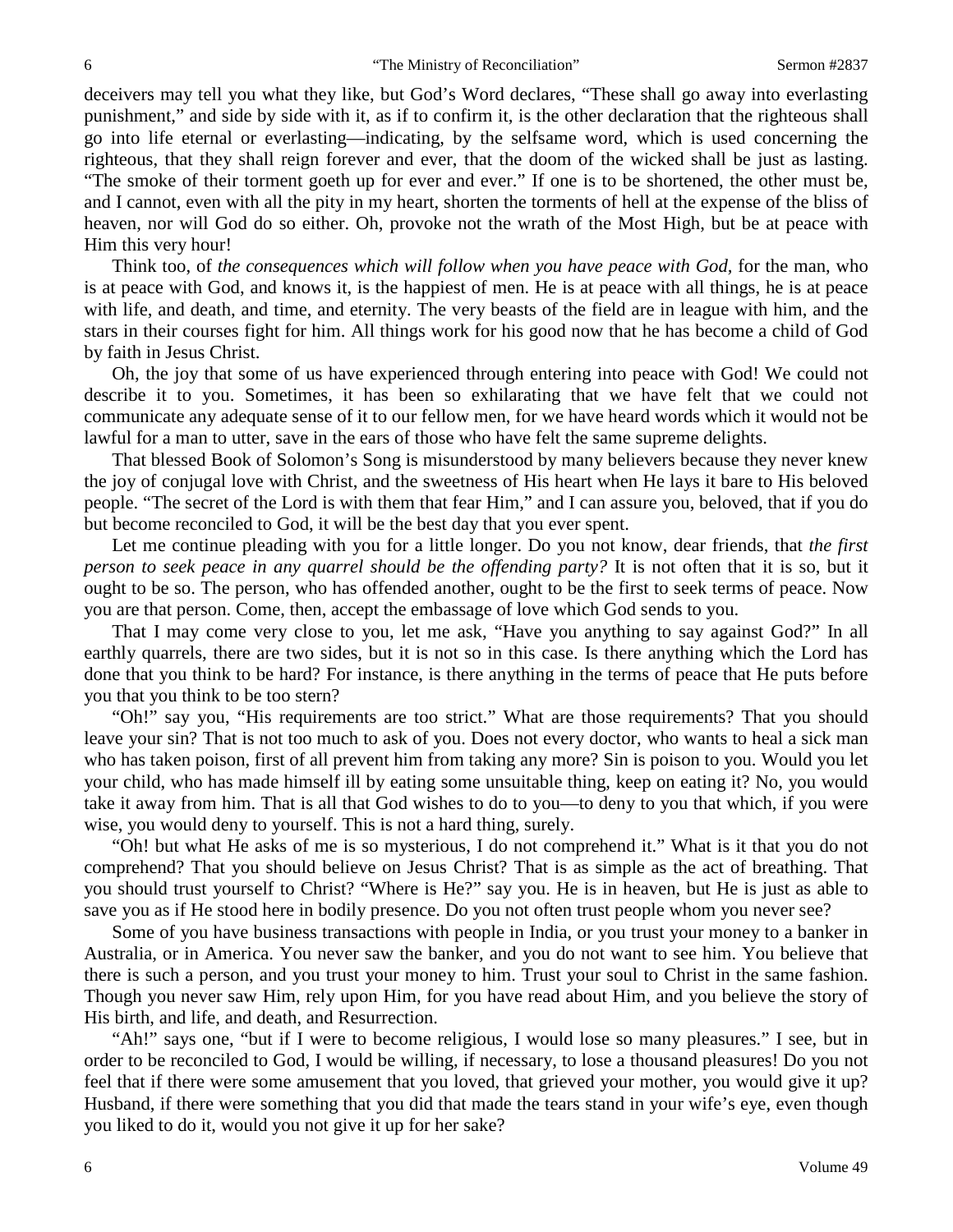For those we love, we can readily deny ourselves, and count it no denial. But after all, you know that it is not so. God asks us to give up no pleasure that is real pleasure, and if there be any pleasure at all in sin, He takes care to give us ten times as much pleasure in His own holy ways. If it were right, I could speak of some here who have known all about the pleasures of the world. They know the pleasures of horseracing, they know the pleasures of the gayest company that can be, but I know what their testimony would be if I asked them. They would say that an hour of peace with God not only recompenses them for the loss of those pleasures, but that they are glad to get rid of all such rubbish, the things whereof they are now ashamed.

I do not know how merry a young fellow you may be, but if you are happier than I am, young man, you must be an uncommonly happy person. I can pick out some, who are much older than I am, and who have more rheumatism in their bones than I have, and who also have a good deal of poverty to endure, I could bring you many an old woman, who is sitting here, and I could ask her, "Would you change places with that young man who is given up to the guilty pleasures of sin? Come, old Mary, what do you say? This young man says that he would lose pleasure if he were to become a Christian, what do you say? Would you change places with him?" I think I hear her say—

> *"I would not change my blest estate For all the world calls good or great, And while my faith can keep her hold I envy not the sinner's gold."*

So, young man, you see that we are as happy as you are. We may not make so much noise over it sometimes, but "still waters run deep," and the quiet joy of the Christian is joy that is worth having.

"Oh, but!" says another, "this is my difficulty. I am afraid God would not receive me, even if I were to come to Him." Just give me your hand, brother, let me have a grip of it. Now, if I were to assure you that I would receive you into my house, would you believe me? I believe you would. Well, you may doubt me if you like, but you must not doubt my God, or doubt the bleeding Lamb, and He has said, "Him that cometh to me, I will in no wise cast out." He could not put it stronger than that. For no reason, and in no way, will He cast out any soul that comes to Him, so He will not cast you out.

But I hear another say, "I have tried and failed." What have you tried? Have you accepted Christ as the propitiation for your sin? Have you trusted yourself with Christ? Do you say, "Yes"? Then you are a saved man, God declares that you are.

"But I have prayed," say you. Yes, but that is not the way of salvation. God forbid that I should say a word against prayer! I would say a thousand words for it, it is a blessed exercise, but the dead cannot pray, nor can you till you are made alive. The first thing that you have to do is to trust Jesus Christ, and that is the only thing which the Gospel demands of you as the grand condition of reconciliation with God. "This is the work of God, that ye believe on Jesus Christ whom he hath sent."

"Yes, but I have tried to lead a different life." I know that you have, but suppose I were a physician, and I said to you, "There is the medicine that will cure you," and you say, "I will not take it, sir." "Why not?" "Because I have tried some other medicine in vain." Would that be logical? The doctor might say, "You may have tried fifty sorts of medicine, but that has nothing to do with what I am giving you, you have to try this."

It must not be your way of being saved, but God's way. Your way is to try and live better. But then you do not live better, for you break down again and again. God's way of saving you is that you trust Jesus Christ, and then He will make you live better, old things shall pass away, and all things shall become new when Jesus Christ has you in His hands. Have done with yourself, and let Jesus Christ do the whole work, and He will save you. That is God's way of salvation.

I do not know whether I have mentioned the peculiar quibble or quarrel that any heart has with God, but I hope I have done so. I would willingly lay down my very life if I could bring all in this Tabernacle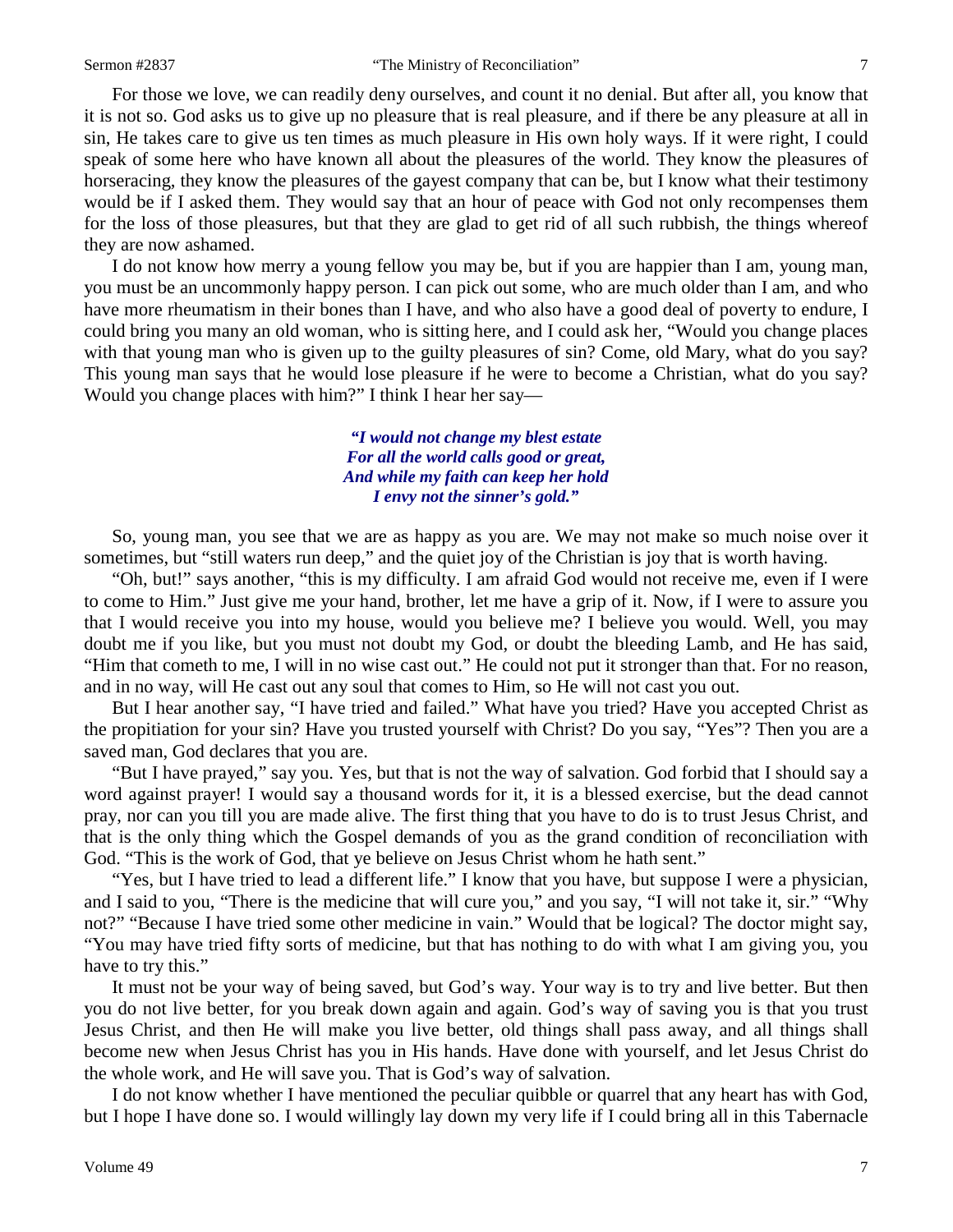to the Lord Jesus Christ. We preachers, and you teachers in the Sunday school, and you who try to talk privately with individuals—we ought all to be very earnest with them, for this is very solemn work. They are apt to die at any moment, and to die, too, without hope. Let us plead earnestly with them for God's sake.

It does seem so sad that a good God should have so many millions of His creatures as His enemies that He, who keeps the very breath in their nostrils, should get no return from them but ingratitude. "The ox knoweth his owner, and the ass his master's crib," says God, "but Israel doth not know, my people doth not consider." O God, for Thy dear sake, we would bring men into reconciliation with Thee if we could!

We must also be in earnest for Christ's sake, for Christ died for them, He died to save sinners. He had no subordinate aim, this was the one passion of His soul. "He saved others," "Himself he could not save." Oh, by the wounds of Jesus, the scars of which are still visible above, be reconciled to God! Trample not upon His precious blood.

We would be earnest with you also for your own sakes. In a short time, you will be on a sick bed, and you will be on the brink of the grave. We pray you, ere the death-sweat stands in great beads upon your brow, seek peace with God. Ere yet they that gather about your bed whisper to one another, "He is going," oh, be at peace with God through Jesus Christ, who is our peace, and who reconciles us to the Most High!

And I would be in earnest, last of all—and have my brethren and sisters in earnest too—for our own sakes. "That sounds like selfishness," says someone. If so, it is a hallowed selfishness. As surely as I am a living man, I have to give an account of this night's work before the judgment seat of God, and every Christian worker, and especially, the Christian minister, will have to answer for it whether he declared the truth, and declared it with an earnest spirit.

I think, sometimes, that it will be the greatest mercy that God ever gave to mortal man if I am able to say, at the last, what George Fox, the Quaker, said just as he died, "I am clear, I am clear, I am clear." Brother minister, if you and I, at the last, are clear of the blood of all men, we will lift up an everlasting song of gratitude to our Lord and Master who made us faithful to our charge.

We dare not think of standing before Christ's bar if we have not been in earnest with you. It is as much as our souls are worth to trifle with you—to gather you together on a Sabbath evening, to try and tickle you with fine words, or pretty anecdotes, or mere excitement. This will never do.

Souls, you will either be lost or saved, you will be in hell among the damned or in heaven among the blessed, and that very shortly, and if the watchman warns you not, your blood will be required at the watchman's hand. That we may be able to give in our account with joy, "be ye reconciled to God." That we may be able to say, "Here we are, Lord, and the children Thou hast given us through our ministry," "be ye reconciled to God."

Dear young people, and you aged folk, who soon must go, and you in middle life, "be ye reconciled to God." "As though God did beseech you by us, we pray you, in Christ's stead, be ye reconciled to God." God reconcile you to Himself, for His dear Son's sake!

## **EXPOSITION BY C. H. SPURGEON**

## *2 CORINTHIANS 5:9-21*

**Verses 9-11.** *Wherefore we labour, that, whether present or absent, we may be accepted of him. For we must all appear before the judgment seat of Christ; that every one may receive the things done in his body, according to that he hath done, whether it be good or bad. Knowing therefore the terror of the Lord, we persuade men; but we are made manifest unto God; and I trust also are made manifest in your conscience.*